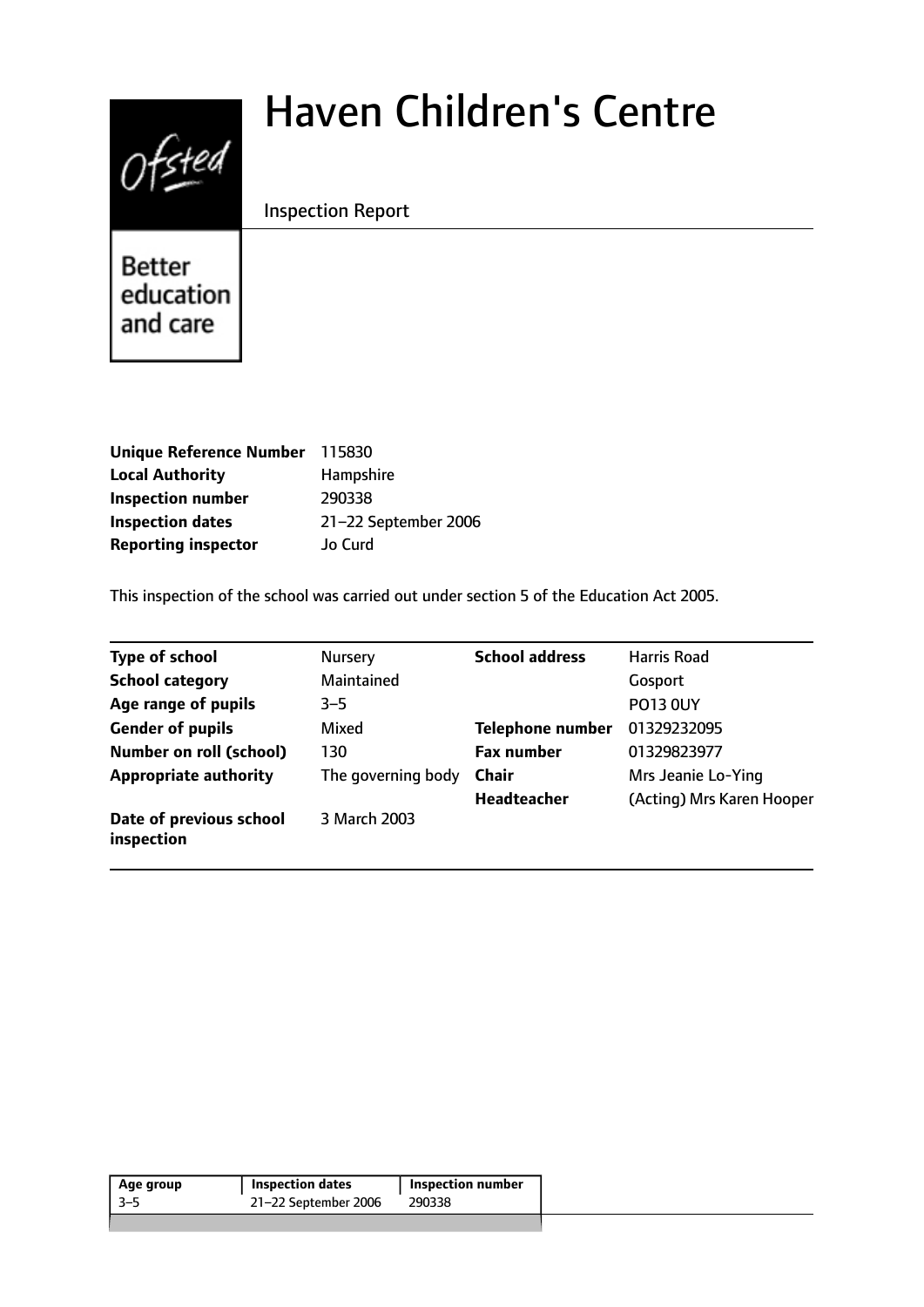© Crown copyright 2006

Website: www.ofsted.gov.uk

This document may be reproduced in whole or in part for non-commercial educational purposes, provided that the information quoted is reproduced without adaptation and the source and date of publication are stated.

Further copies of this report are obtainable from the school. Under the Education Act 2005, the school must provide a copy of this report free of charge to certain categories of people. A charge not exceeding the full cost of reproduction may be made for any other copies supplied.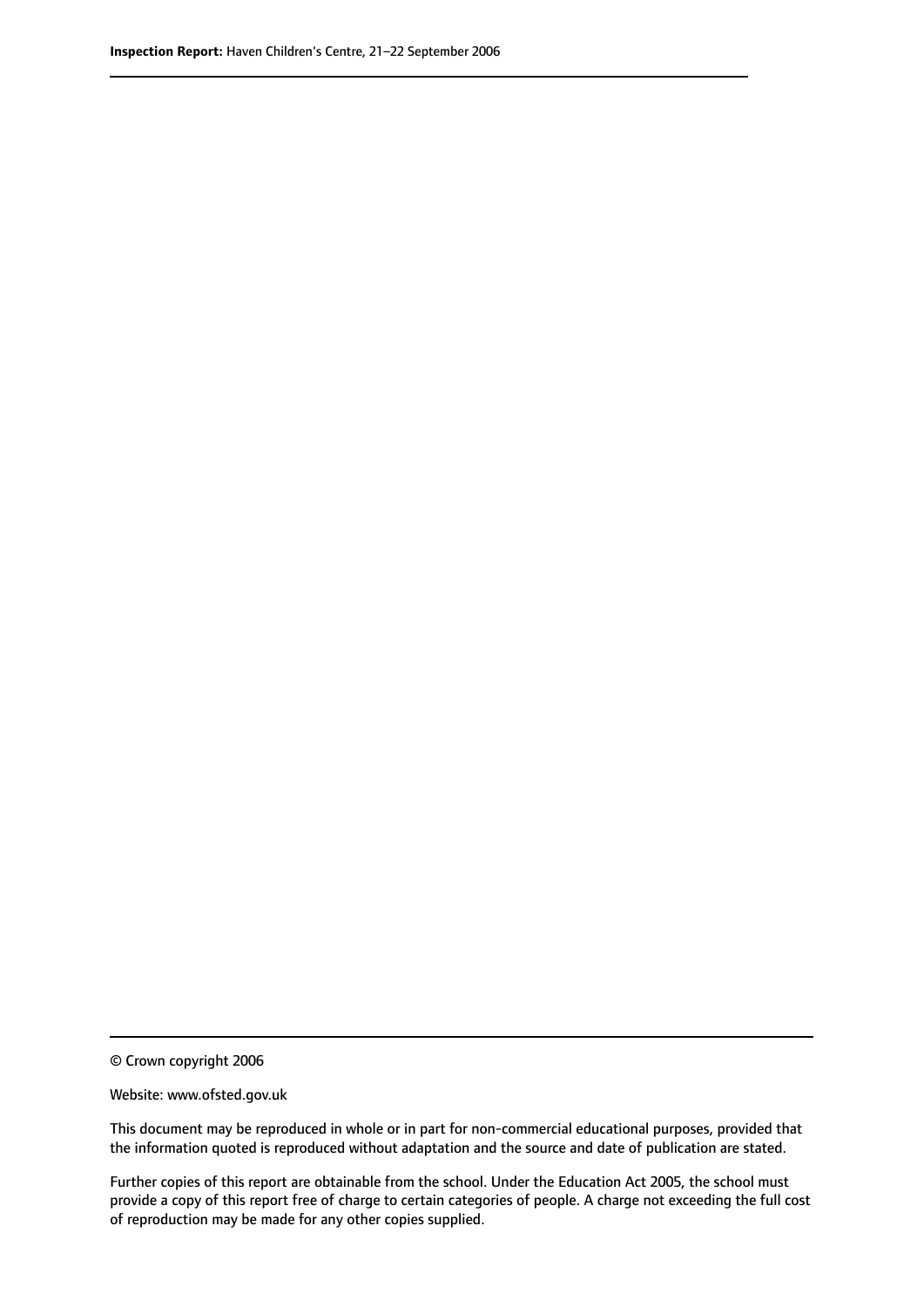# **Introduction**

The inspection was carried out by an Additional Inspector.

# **Description of the school**

Haven Early Years Centre opened in 1997 and was designated a children's centre in 2004. It is registered to provide full day care for 150 children under eight years of age, up to fifty of whom can be under two. The Nursery has seventy full time equivalent places for children from age three to five including ten full time equivalent places for children with complex learning difficulties and disabilities. Most of the children in the Nursery attend part time for just one year. Other professionals and specialistsincluding family support and portage workers are based at the centre. The head teacher has been on secondment for a year and is due to be replaced in January 2007. The senior manager is currently covering this position. There have been significant changes in the organisation of the centre over the past year. From the age of three, children in day care are now integrated into the Nursery. Children in the two groups who had previously been based in different parts of the building now play and learn together.

#### **Key for inspection grades**

| Grade 1 | Outstanding  |
|---------|--------------|
| Grade 2 | Good         |
| Grade 3 | Satisfactory |
| Grade 4 | Inadequate   |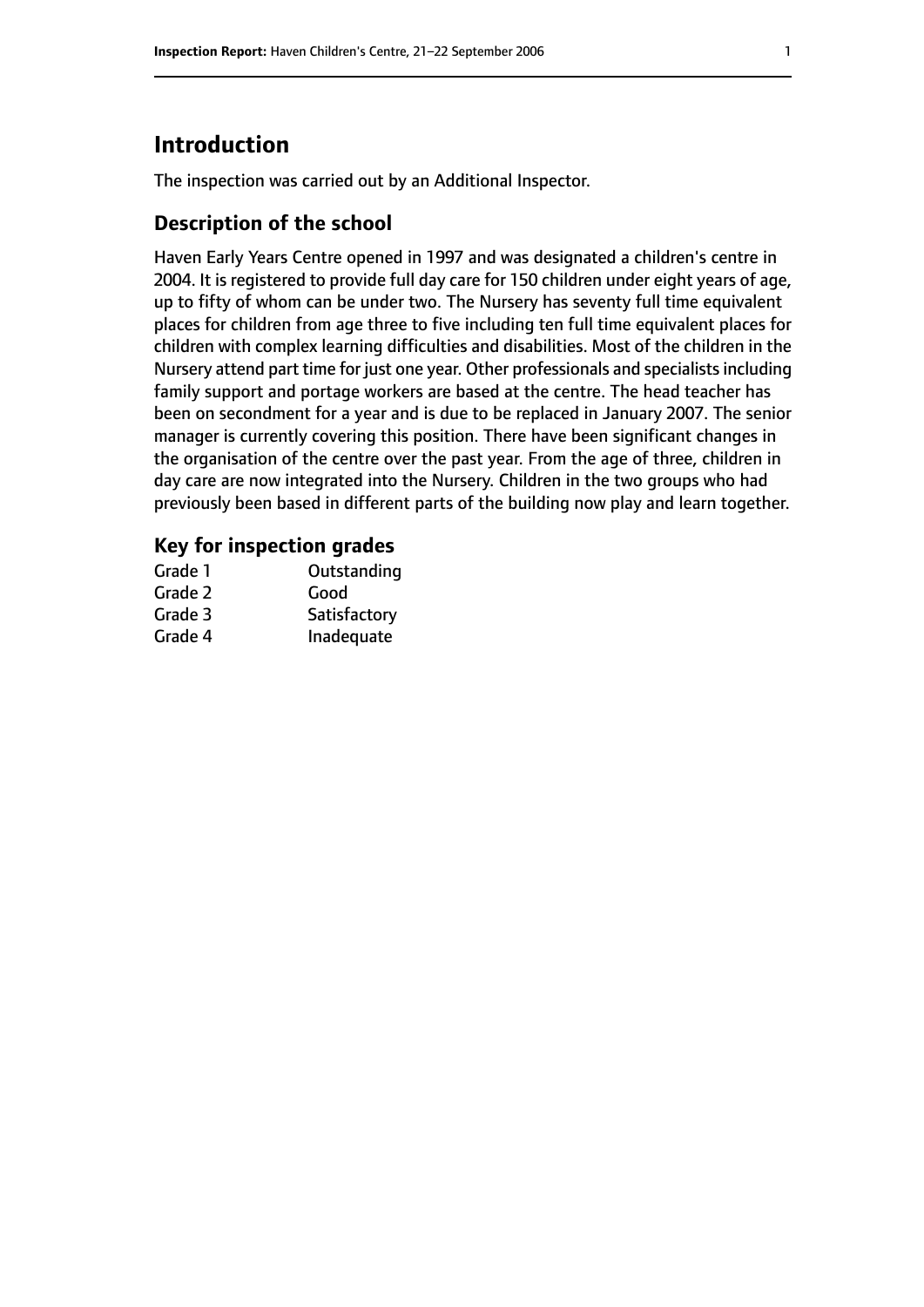# **Overall effectiveness of the school**

#### **Grade: 1**

The overall effectiveness of Haven Nursery is outstanding. The heads of nursery and care have worked together extremely well over the past year and have led and managed significant changes in the organisation of the centre. All the children over three now learn and play together and the centre runs as a cohesive whole. Although these changes have been very time consuming and challenging for all involved, they are proving highly beneficial for all the children's learning, care and overall provision. Children with complex and profound learning difficulties and disabilities are integrated, settled and cared for very well and are making very good progress. All the children including those with complex learning difficulties and disabilities play together well, to the benefit of all. Some of the parents of children who do not have these additional needs have chosen Haven because of this.

Care, guidance and support are outstanding. All the staff, including day care staff, nursery staff and the many professionals attached to the Centre work well as a team. Communication is very good. Because of this children and their families are supported extremely well and children's successful learning continues outside the nursery sessions, contributing well to progress and personal development.

Personal development is outstanding because staff understand child development and know all the children so well. They provide an excellent curriculum which covers all areas of learning and is firmly based in play and practical experience. Children successfully develop healthy lifestyles through trying a variety of fruit and vegetables atsnack and lunch time and playing with a range of equipment outside. Children enjoy learning, are eager to attend and generally play together well. Behaviour is good because staff know all the children well and respond to them skilfully and positively. Children develop good levels of confidence and independence. Good progress, relationships and eagerness to learn are likely to stand them in good stead for later life.

Day care and nursery staff work well together and different roles and responsibilities are difficult to distinguish. Staff have taken on new roles of care and teaching well, ensuring that children are stimulated and safe. There has been good progress in the quality of teaching over the year and this is now good, contributing well to children's progress and personal development.

Leadership and management are outstanding. Leaders know the staff, children, families and centre well. They are constantly seeking ways to improve its effectiveness. Due to the busyness and change of the past year self evaluation documents have not been updated. They no longer present an accurate picture of the Centre's provision. Progress since the last inspection has been good. Based on this successful track record capacity for further improvement is good.

#### **What the school should do to improve further**

Update self evaluation documents to fully show the Centre's outstanding provision.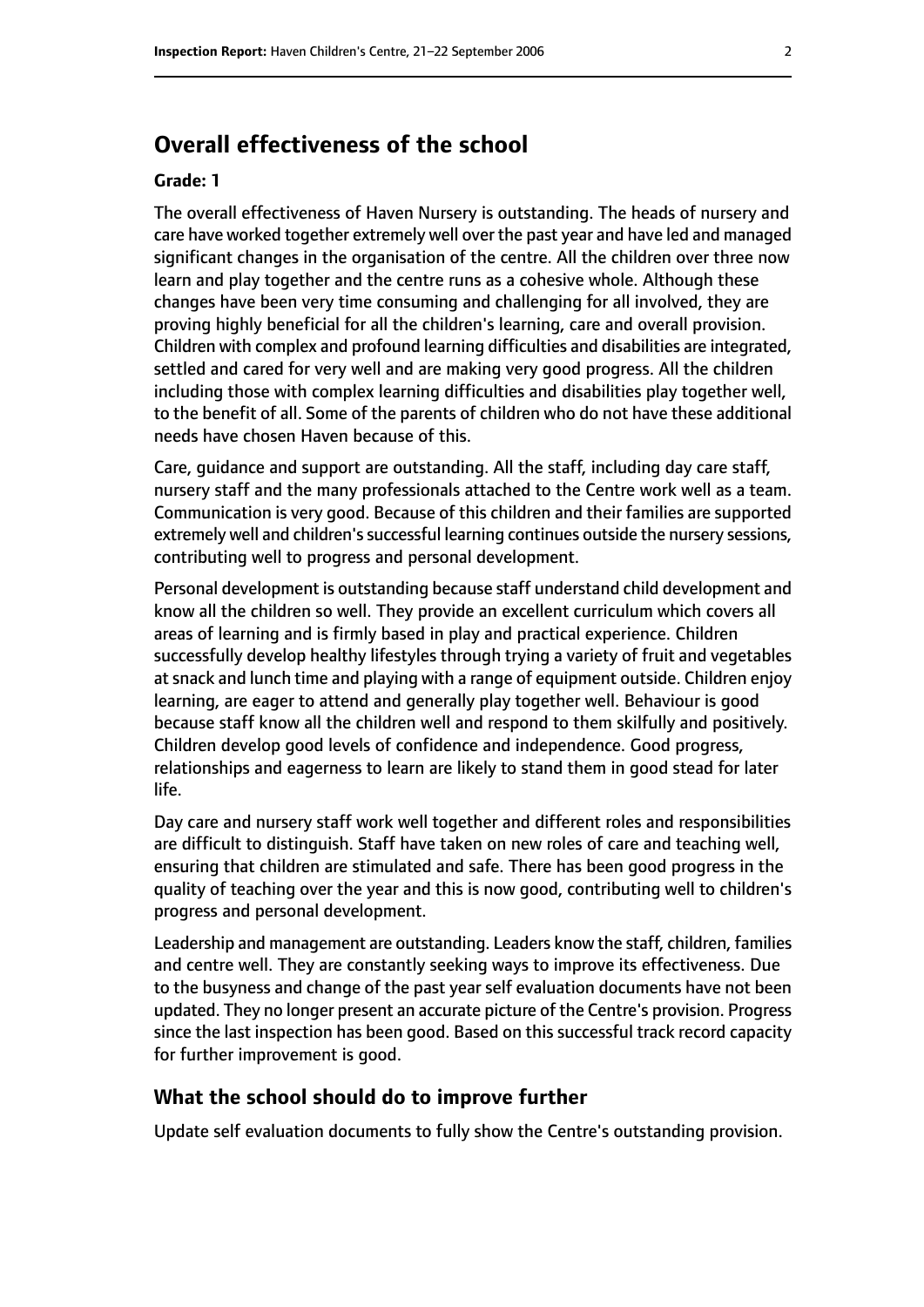# **Achievement and standards**

#### **Grade: 1**

Children's achievement is outstanding. They make rapid progress in all six areas of learning. Their progress in personal and social development is particularly good because of the consistent praise and support of staff which fosters confidence, independence and a willingness to learn and move on from mistakes. Progress in communication, language and literacy is extremely good because of the well planned programmes such as 'nursery narratives' and 'songs and rhymes' and the sensitive way in which staff encourage conversation. Progress in mathematics is now very good because of effective planning and very good use of a wide range of resources. Children with learning difficulties and disabilities make particularly good progress because of detailed assessment and effective one to one teaching from sensitive staff. These children are also successfully integrated with other children and benefit from good care and management at home from well supported parents.

# **Personal development and well-being**

#### **Grade: 1**

Children's personal development and well being are outstanding. They are praised, guided and supported very well and their behaviour is very good. They are eager to come to the centre and their attendance is good. They are well cared for and feel safe. Their spiritual, moral, social and cultural development is outstanding. This is largely because of the engaging learning environment in which children explore and reflect upon many features of life at first hand. Children's ideas and initiative are greatly valued and they clearly make a strong contribution to their nursery community, for example, coming with their families at weekends to dig, build and paint the nursery garden. Children develop very good levels of confidence and independence. One boy who painted a picture without adult support, found his name sticker, peeled it off and stuck it on his picture. He then put it on the rack to dry and put the paper back of the sticker in the bin!

# **Quality of provision**

#### **Teaching and learning**

#### **Grade: 2**

Teaching and learning are good with some outstanding features. The well thought out environment, including attractive and stimulating displays, and the way that interesting resources are organised support children's learning very effectively. The high expectations, open ended questioning and consistency of staff help all children's learning including those with learning difficulties and those who learn more quickly. In the Nursery there is generally a good balance between activities chosen by the children and those led by adults. There are new aspects to these roles which most staff have accepted well. At the time of the inspection most of the children were very new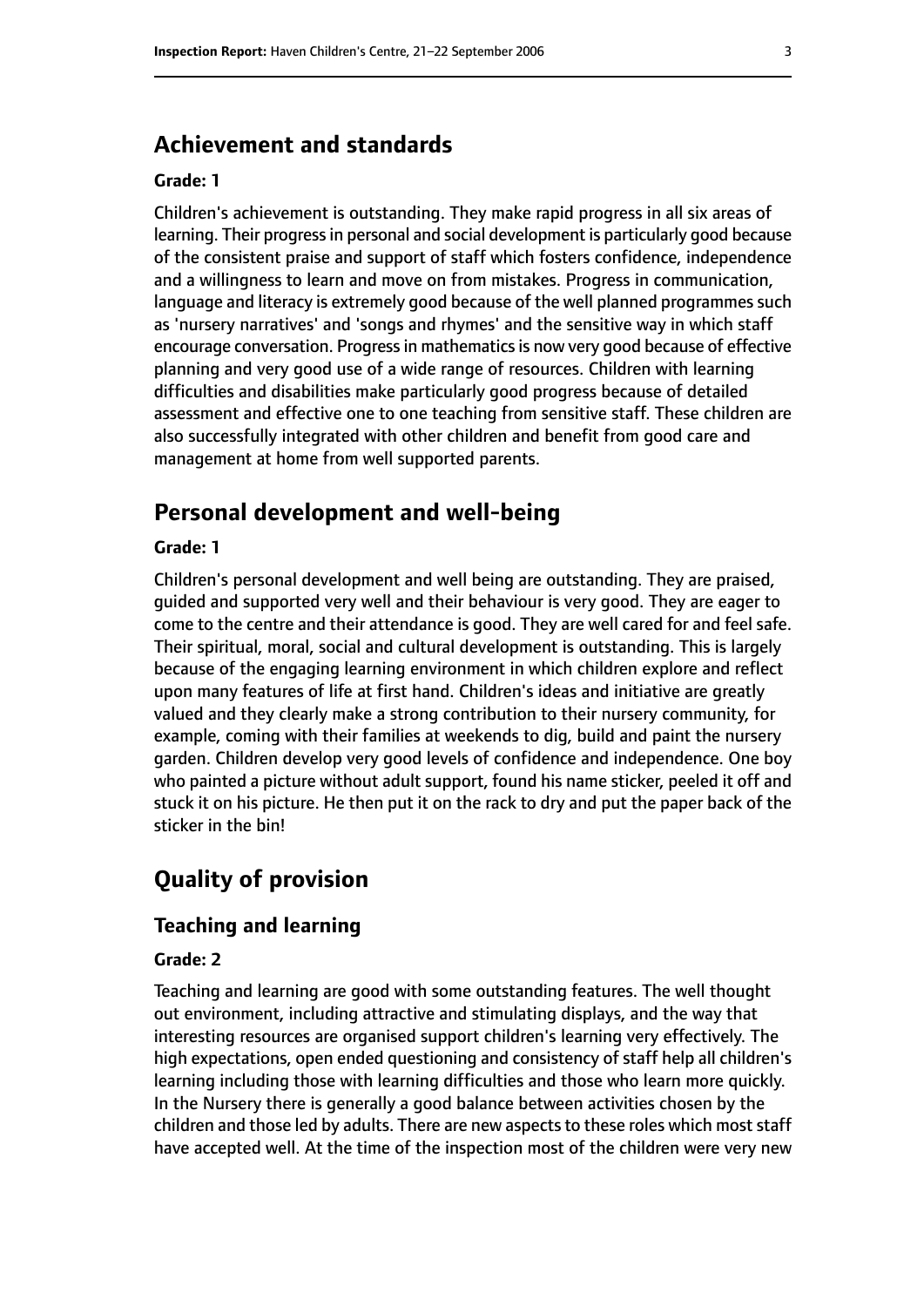and some needed additional guidance and support. Learning in some of the adult led activities was reduced when the adult was needed to support other children elsewhere.

#### **Curriculum and other activities**

#### **Grade: 1**

The curriculum is outstanding. It covers all the required areas exceptionally well and is firmly based in practical experience and play. All the children's developmental needs and interests are met very well because of detailed assessment which is used well to plan and organise resources in the learning environment, guide adult input and direct teaching. Learning is successfully enriched through visitors such as fire fighters and special days such science exploration and weekend gardening sessions. Children benefit greatly from the support and training given to their parents as effective learning and positive experiences increase at home. Successful learning, especially for children with learning difficulties and disabilities, is enhanced through the good and growing links with other settings, helping children to move smoothly between stages of their education.

#### **Care, guidance and support**

#### **Grade: 1**

The care, guidance and support of children, both physically and emotionally, are outstanding. Staff know all the children very well. Considerable time is devoted to observing and assessing their progress throughout the year. Findings are recorded, discussed in detail and used well in teaching and planning. Extremely effective support is given to their families, which enables positive learning to continue at home. Many parents spoke glowingly of the way that staff have listened to them and helped them. Several talked of how their children had struggled at previous groups and had had various difficulties at home. Through courses, such as 'Confident parents confident kids', parents have learned effective strategies to manage their children who are now settled and happy. One parent reported, 'I don't know what we would have done without Haven'.

# **Leadership and management**

#### **Grade: 1**

Leadership and management are outstanding. The many significant changes, including those in the organisation and leadership of the centre over the past year, have been led and managed extremely well by the acting head teacher of the Nursery and head of care. They have been very successful in retaining staff and building their morale and commitment. The centre is now a cohesive whole in which all the children are exceptionally well cared for and achieve outstandingly well. The acting head teacher has kept a strong focus on teaching and learning and improved tracking records so that the centre has a clear idea of each child's progress. Leaders and managers know the centre, and all the children and families well. Self evaluation documents do not currently reflect this. The chair of governors is experienced and knowledgeable about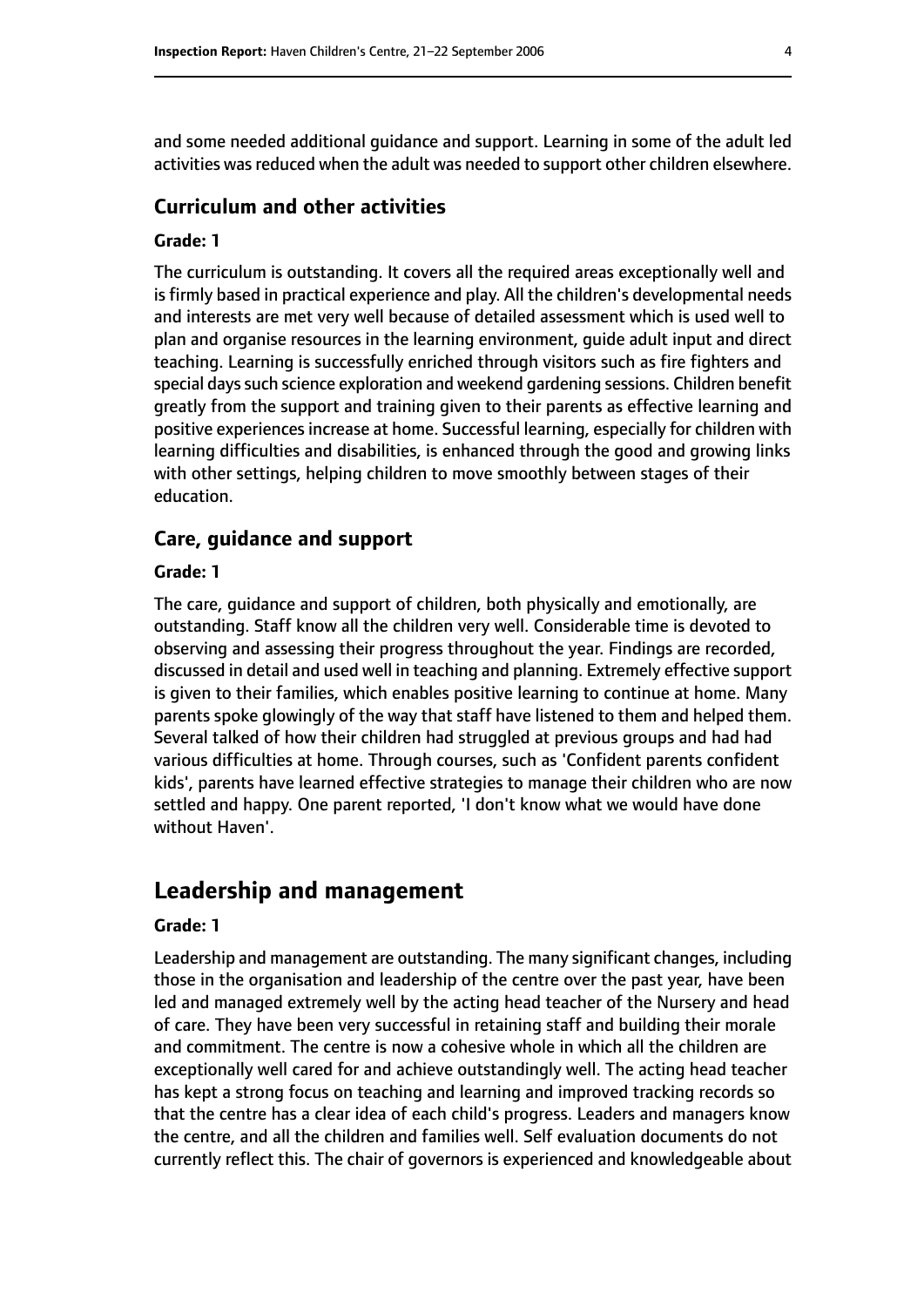education and child development. She leads the other governors well in generally encouraging and challenging the centre.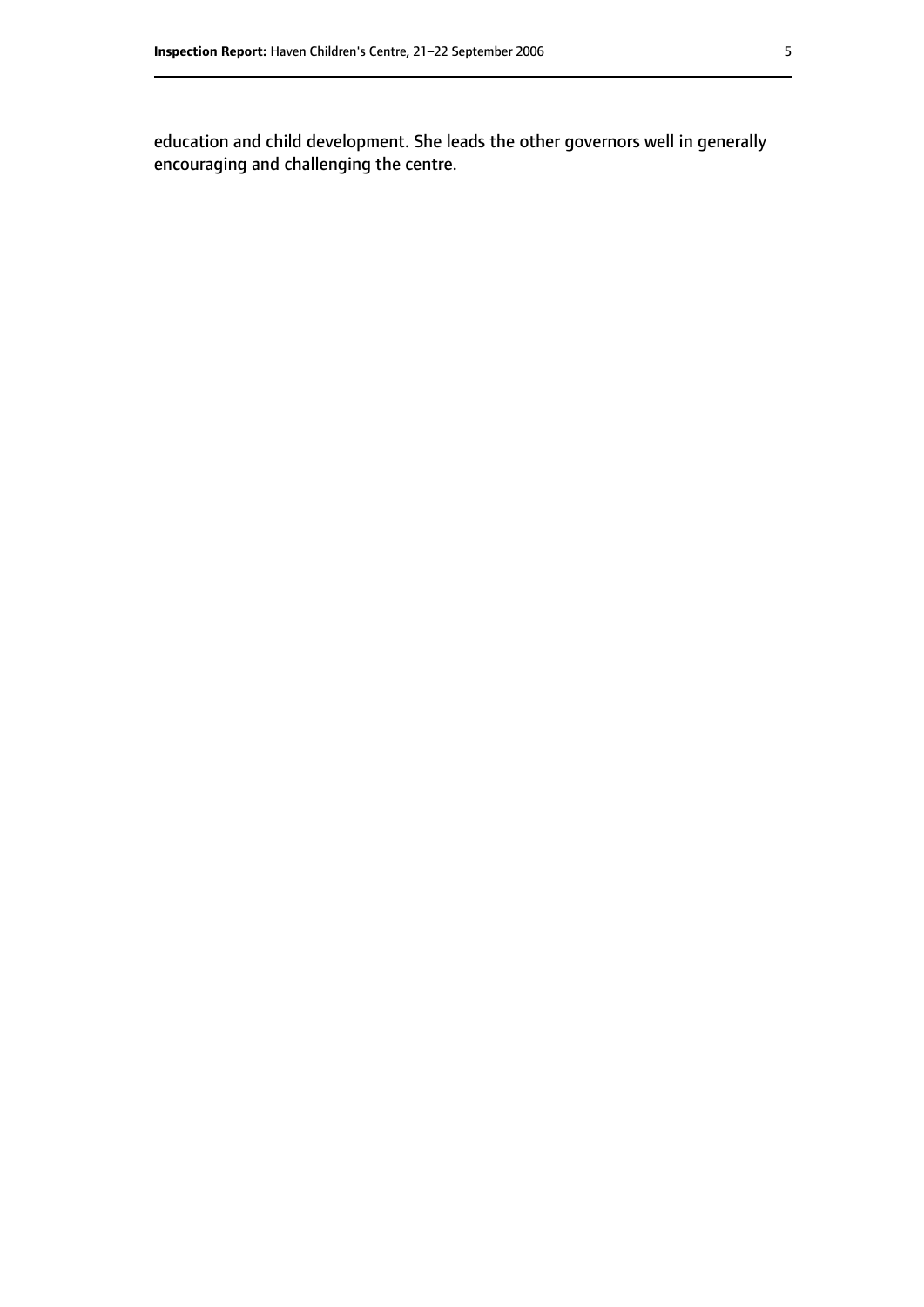**Any complaints about the inspection or the report should be made following the procedures set out inthe guidance 'Complaints about school inspection', whichis available from Ofsted's website: www.ofsted.gov.uk.**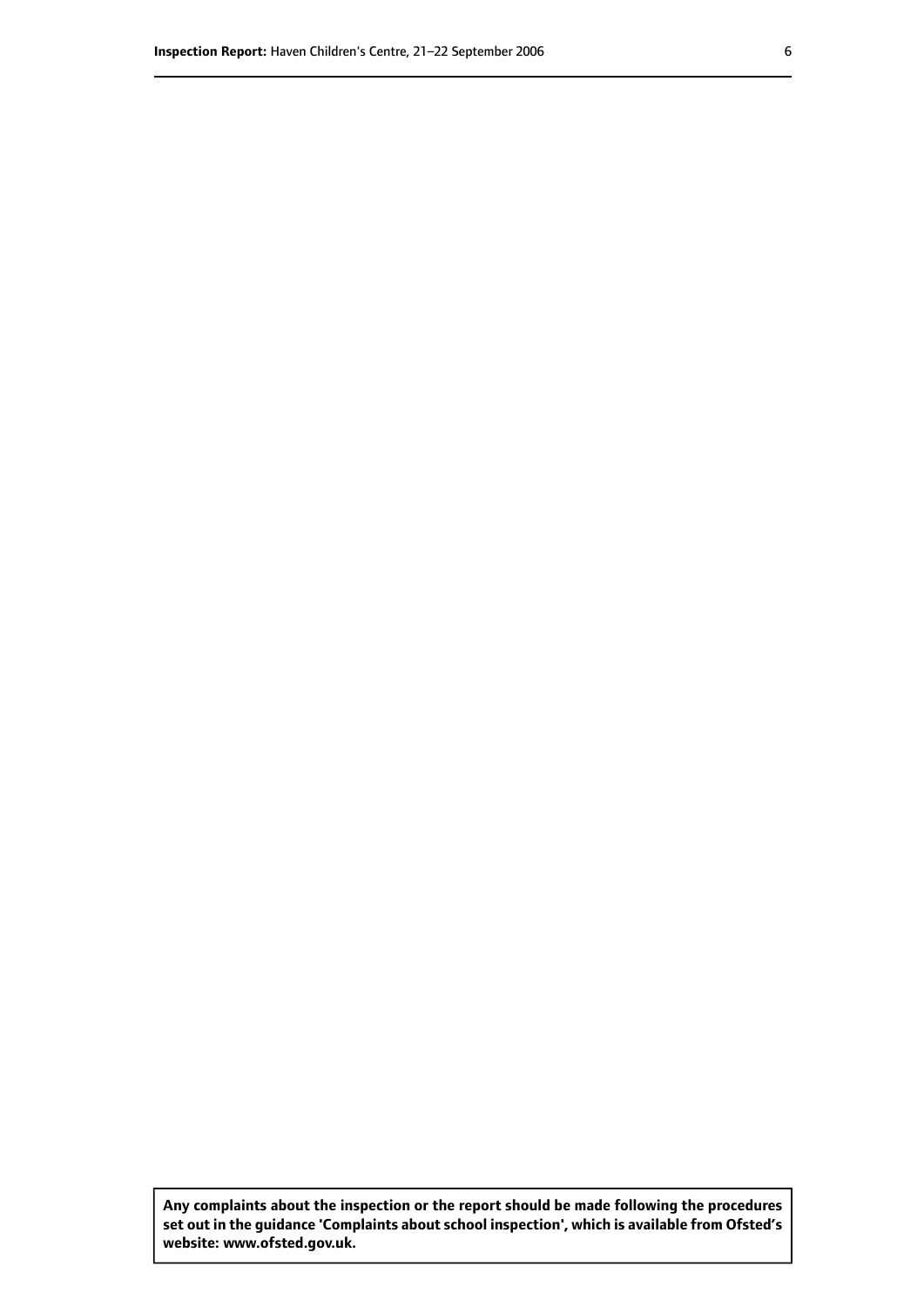# **Inspection judgements**

| Key to judgements: grade 1 is outstanding, grade 2 good, grade 3 satisfactory, and grade 4 | <b>School</b>  |
|--------------------------------------------------------------------------------------------|----------------|
| inadeauate                                                                                 | <b>Overall</b> |

# **Overall effectiveness**

| How effective, efficient and inclusive is the provision of education, integrated<br>care and any extended services in meeting the needs of learners? |     |
|------------------------------------------------------------------------------------------------------------------------------------------------------|-----|
| How well does the school work in partnership with others to promote learners'<br>well-being?                                                         |     |
| The quality and standards in the Foundation Stage                                                                                                    |     |
| The effectiveness of the school's self-evaluation                                                                                                    |     |
| The capacity to make any necessary improvements                                                                                                      |     |
| Effective steps have been taken to promote improvement since the last<br>inspection                                                                  | Yes |

# **Achievement and standards**

| How well do learners achieve?                                                                               |  |
|-------------------------------------------------------------------------------------------------------------|--|
| The standards <sup>1</sup> reached by learners                                                              |  |
| How well learners make progress, taking account of any significant variations between<br>groups of learners |  |
| How well learners with learning difficulties and disabilities make progress                                 |  |

### **Personal development and well-being**

| How good is the overall personal development and well-being of the<br>learners?                                  |  |
|------------------------------------------------------------------------------------------------------------------|--|
| The extent of learners' spiritual, moral, social and cultural development                                        |  |
| The behaviour of learners                                                                                        |  |
| The attendance of learners                                                                                       |  |
| How well learners enjoy their education                                                                          |  |
| The extent to which learners adopt safe practices                                                                |  |
| The extent to which learners adopt healthy lifestyles                                                            |  |
| The extent to which learners make a positive contribution to the community                                       |  |
| How well learners develop workplace and other skills that will contribute to<br>their future economic well-being |  |

# **The quality of provision**

| How effective are teaching and learning in meeting the full range of the<br>learners' needs?          |  |
|-------------------------------------------------------------------------------------------------------|--|
| How well do the curriculum and other activities meet the range of needs<br>and interests of learners? |  |
| How well are learners cared for, quided and supported?                                                |  |

 $^1$  Grade 1 - Exceptionally and consistently high; Grade 2 - Generally above average with none significantly below average; Grade 3 - Broadly average to below average; Grade 4 - Exceptionally low.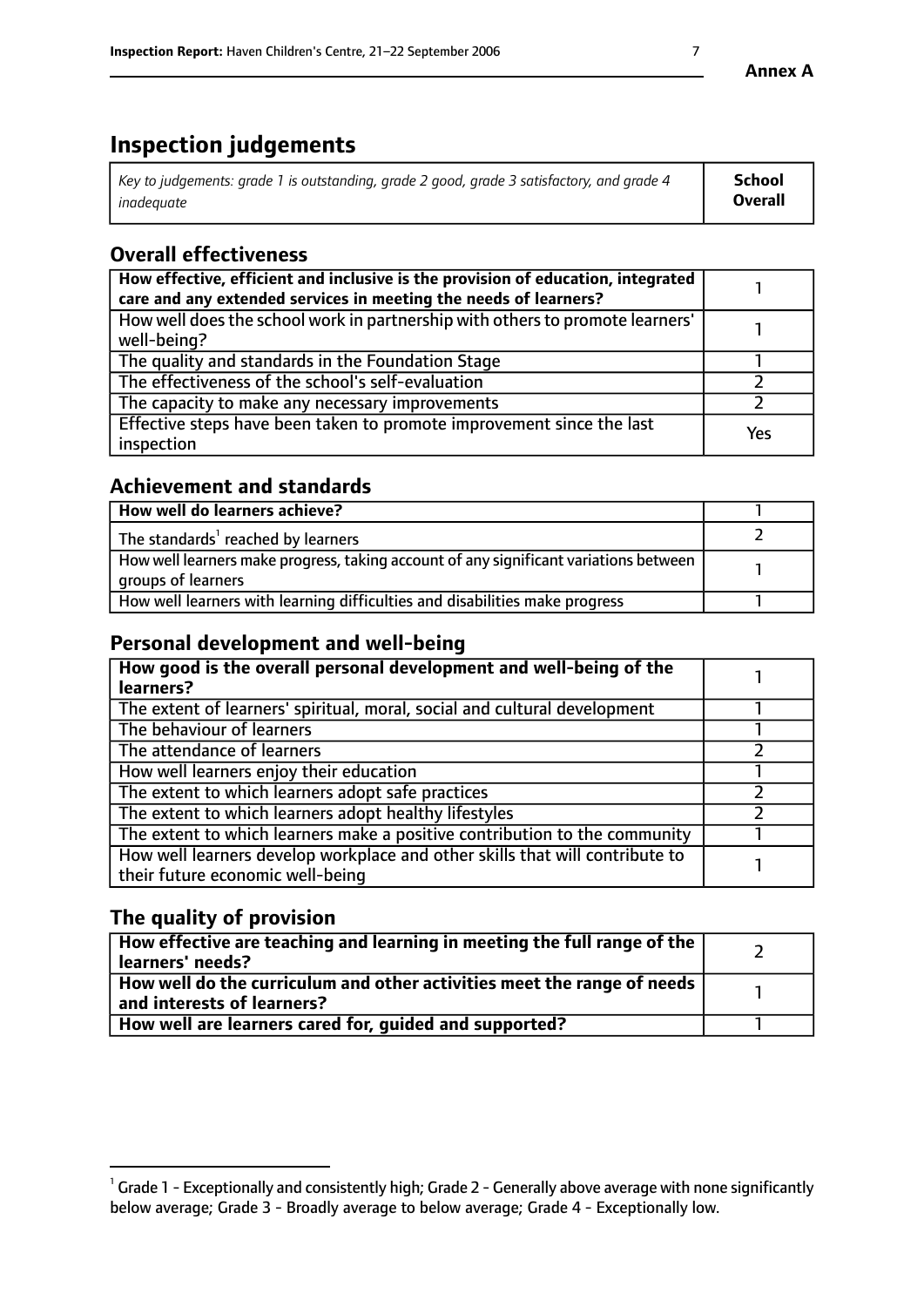#### **Annex A**

# **Leadership and management**

| How effective are leadership and management in raising achievement<br>and supporting all learners?                                              |           |
|-------------------------------------------------------------------------------------------------------------------------------------------------|-----------|
| How effectively leaders and managers at all levels set clear direction leading<br>to improvement and promote high quality of care and education |           |
| How effectively performance is monitored, evaluated and improved to meet<br>challenging targets                                                 |           |
| How well equality of opportunity is promoted and discrimination tackled so<br>that all learners achieve as well as they can                     |           |
| How effectively and efficiently resources, including staff, are deployed to<br>achieve value for money                                          |           |
| The extent to which governors and other supervisory boards discharge their<br>responsibilities                                                  |           |
| Do procedures for safequarding learners meet current government<br>requirements?                                                                | Yes       |
| Does this school require special measures?                                                                                                      | <b>No</b> |
| Does this school require a notice to improve?                                                                                                   | No        |